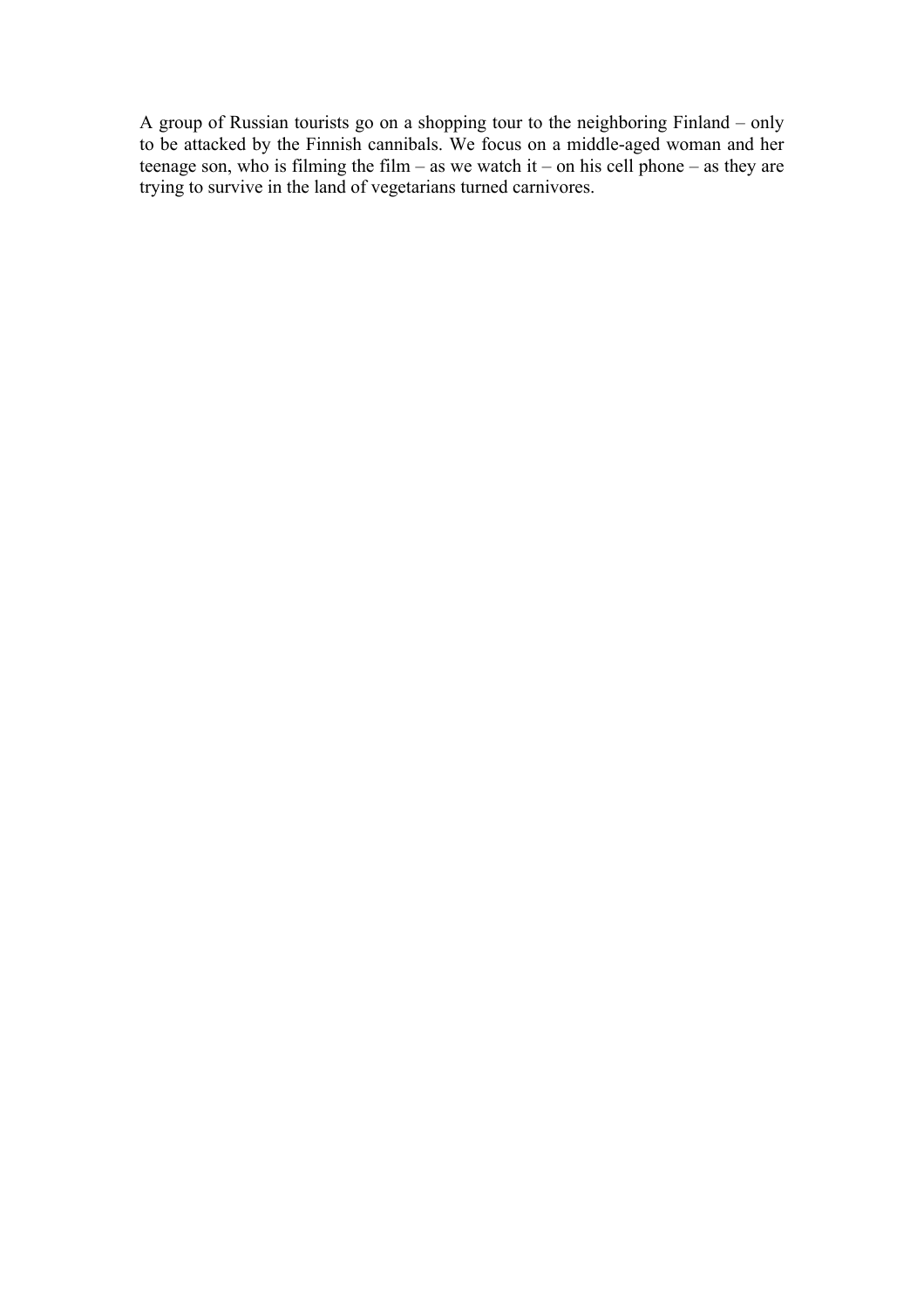## **MIKHAIL'BRASHINSKY**

*director,)screenwriter*

The first popular movie critic in the history of Russian cinema to turn to filmmaking, Mr. Brashinsky had worked as a train conductor en route to Siberia and a waiter in a Turkish restaurant, a di on Bourbon Street in New Orleans and a film instructor at several New York universities before becoming the film columnist for Afisha magazine, Moscow's most popular city guide, in 1999. He is the author of more than 1000 texts and 2 books on film, published in Russia and the USA. From 1994 to 2002, he served as the Russian correspondent for Variety International Film Guide. *BLACK ICE (GOLOLED.*) 2003), which he wrote, directed and edited, was his feature directorial debut that premiered at the Rotterdam International Film Festival, was an Official Selection of the 2003 Berlinale, and received the New Directors Showcase Award at the Seattle International Film Festival, among other prizes, that year. Since then, Mr. Brashinsky has directed *ANOMALOUS ZONE* (*ANOMALNAYA ZONA*, 2003), an episode of *The Killing Force*, a hit TV-series for Russian Channel 1, *TUNGUS METEORITE* (*TUNGUSSKYI*) *METEORIT*, 2008), a pilot for the new TV-series, and *BLOOD TYPE* (*GRUPPA KROVI*, 2006), a documentary on the Russian Koreans. *SHOPPING TOUR* is his second feature and his first effort as a producer.

## *Director:*

**A Road Movie** (1991, short, 6 min., b/w, 8mm/video) **Let Them Think We're Sportsmen** (Pust' dumayut, chto my – sportsmeny, 1999, short, 7 min., b/w & colour, video; for the art-show "The Underwear of the Soviet Era") **Black Ice** (Gololed, 2003, 70 min., color, digital to 35 mm) *Awards:* Seattle International Film Festival 2003 - New Directors Showcase Award International Festival of Film Debuts "The Spirit of Fire" 2003, Khanty-Mansiysk, Siberia – The Bronze Taiga Award Moscow Premiere Festival 2003 – Federation of Moscow Film Clubs (FEKIM) Award for the Search of the New Film Language Moscow Pegasus Festival 2003 – Silver Pegasus Russian Film Week in New York 2003 - The Most Promising Talent Award to actress Victoria Tolstoganova International Independent Film Festival "Pure Dreams" (St.Petersburg) 2003 – Best Actor Award to Ilya Shakunov *Festivals:* Rotterdam International Film Festival (Official Selection; World Premiere, January 24, 2003) Berlin International Film Festival 2003 (Official Selection; Internationales Forum des Yungen Films) Jeonju (S.Korea) International Film Festival 2003 (Competition) Sochi Open National Film Festival 2003 (Panorama) Geneva International Festival of Film & Television "Cinema Tout Ecran" 2003 (Nouveautes) Tallinn Black Nights Film Festival 2003 Vladivostok International Film Festival "Pacific Meridian" 2003 Prague International Film, Television and Video Festival "Febiofest" 2004 **The Killing Force-5: Anomalous Zone** (Uboinaya sila-5: Anomalnaya zona, 2003, TV, 49 min., 1st broadcast 30 October 2003, Channel 1, Moscow) **Blood Type** (Gruppa krovi, 2006, documentary, 44 min.)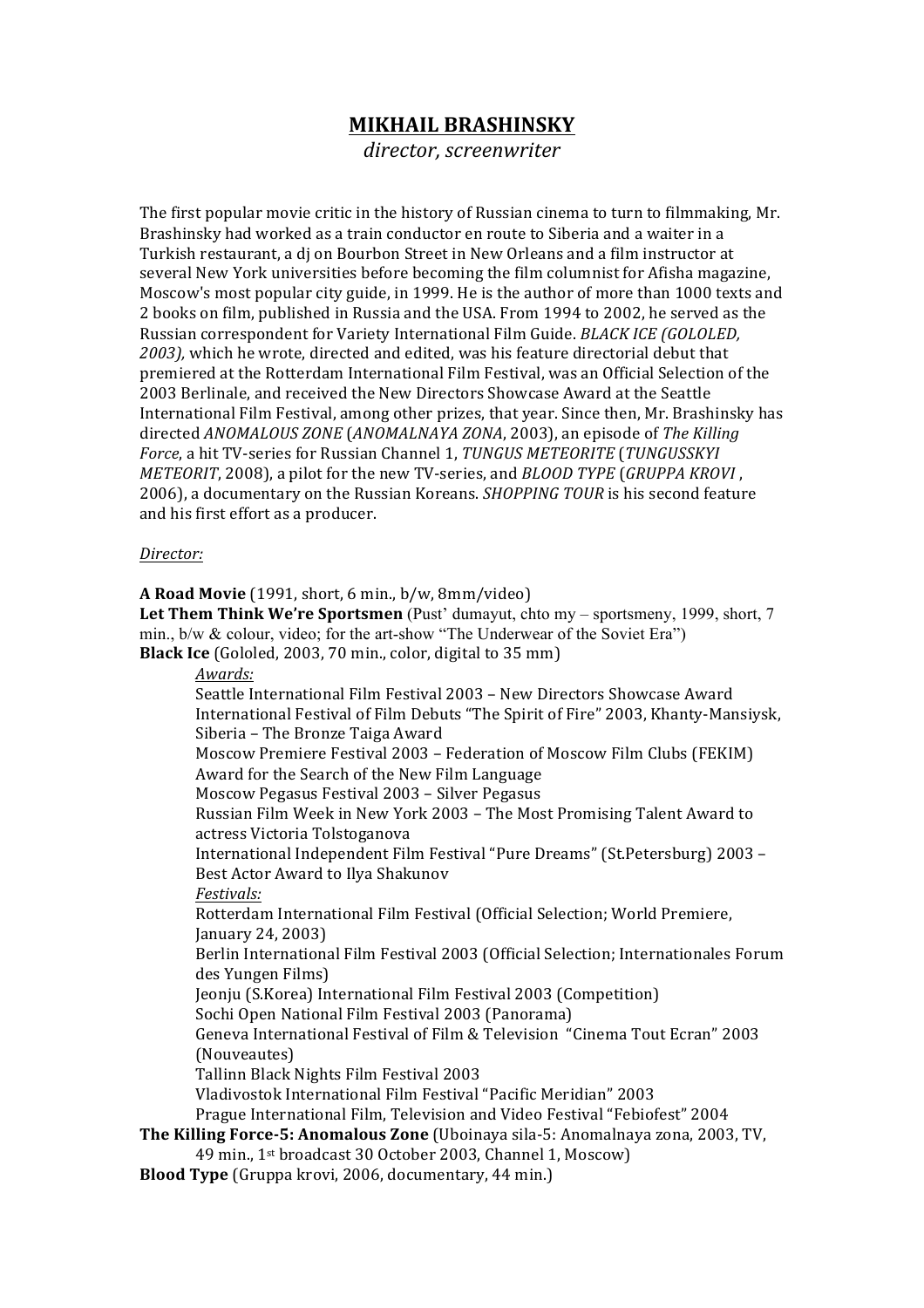*Festivals:*

Pusan (S.Korea) International Film Festival 2006 (Wide Angle) Moscow International Human Rights Film Festival "Stalker" 2006 Sochi Open National Film Festival 2006 (In the Mirror of the Document) "Chir Chaiaan" International Arts Festival 2006, Abakan, Republic of Hakassia, Russia

Vladivostok International Film Festival "Pacific Meridian" 2006 Tungus Meteorite (Tungusskyi meteorit, 2008, TV, Pilot, 100 min.), *unfinished* **Shopping Tour** (2012, 70 min., color, digital)

*Awards:*

XX National Film Festival "Window to Europe" (Vyborg) 2012

– Critics'!Prize

– Best Female Performance (Tatyana Kolganova)

- Grand Prix (Best Film)

**AKHE in Europe: An Abduction** (2012, documentary, 100 min.), *in post-production* Antalia (2012), *in development* 

*Screenwriter:*

**Black Ice** (Gololed, dir. Mikhail Brashinsky, 2003)

**La Traductrice** (Switzerland-Russia, dir. Elena Hazanov, 2006)

**Churchill: The Night Visitor** (Nochnoy vizit, dir. Niklay Khomeriki, TV-feature, RTR Channel, 2009)

**Churchill: The Deadly Part** (Smertelnaya rol, dir. Boris Khlebnikov, TV-feature, RTR Channel, 2009)

**Churchill: Optical Illusion** (Opticheskiy obman, dir. Avdotya Smirnova, TV-feature, RTR Channel, 2009)

**Churchill: Kill Me!** (Ubei menya, Ilya Malkin, TV-feature, RTR Channel, 2009)

**The History of the Russian Show Business** (Istoriya rossiyskogo show-biznesa, 2010,

TV, documentary, 20 episodes x 48 min., STS Channel

*Awards:*

TEFI-2010 Award: Best TV Documentary Series

**Back to Back** (Spina, documentary feature, 2011)

**Dubrovsky** (TV 4-part miniseries/feature, NTV Channel, 2011)

**One, Two, Three, the Wicked Witch Is Free** (a play for puppet theatre in 1 act) *Premiere:*

Bialystok Puppet Theatre (BTL), Bialystok, Poland, 19 March 2011 **Ricochet** (Switzerland-Russia, 2012, dir. Elena Hazanov), in development

Antalia (2012), in development

**Shopping'Tour** (2012)

**In Treatment** (2012, Channel 1, Season 1: Episodes 25, 30, 35, 40, 45; Season 2: Episodes 50, 55, 60, 65, 70, 75, 80)

## *Actor:*

**Two Days** (Dva dnya, dir. Avdotya Smirnova, 2011, Film Director)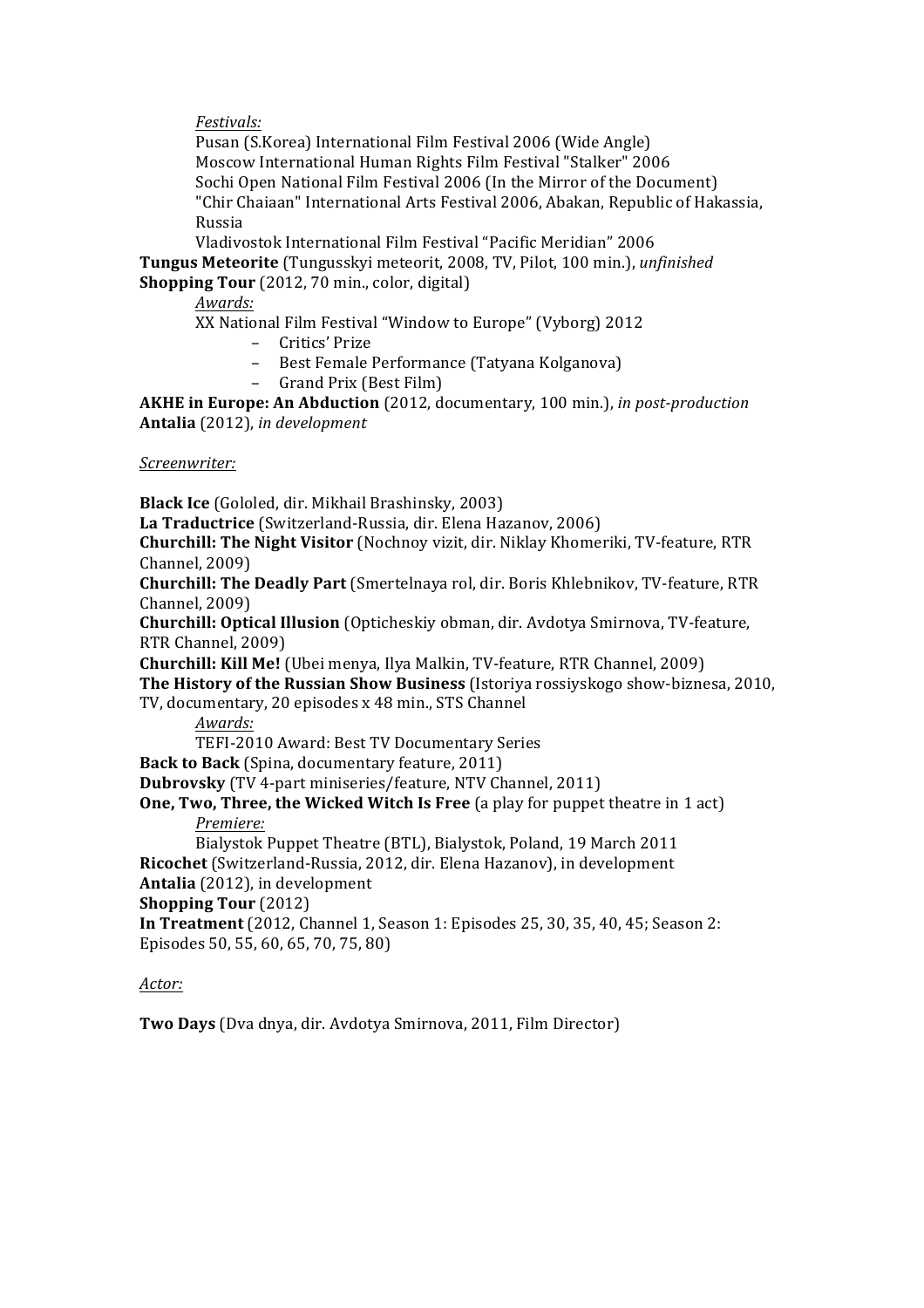The main meaning of SHOPPING TOUR is simply that it exists, shot with almost no money, for 55 000 Euro, against all odds, by a bunch of self-producing professionals tired of being tied-up by the "major" industry's financial and  $\overrightarrow{h}$  ideological constraints. As such, it is one of the first Russian truly independent productions ever and, possibly, a pioneer of something that may be becoming a new trend in the country's worsening political and cultural climate. The rest should be pure fun, no more, no less.

Mikhail Brashinsky